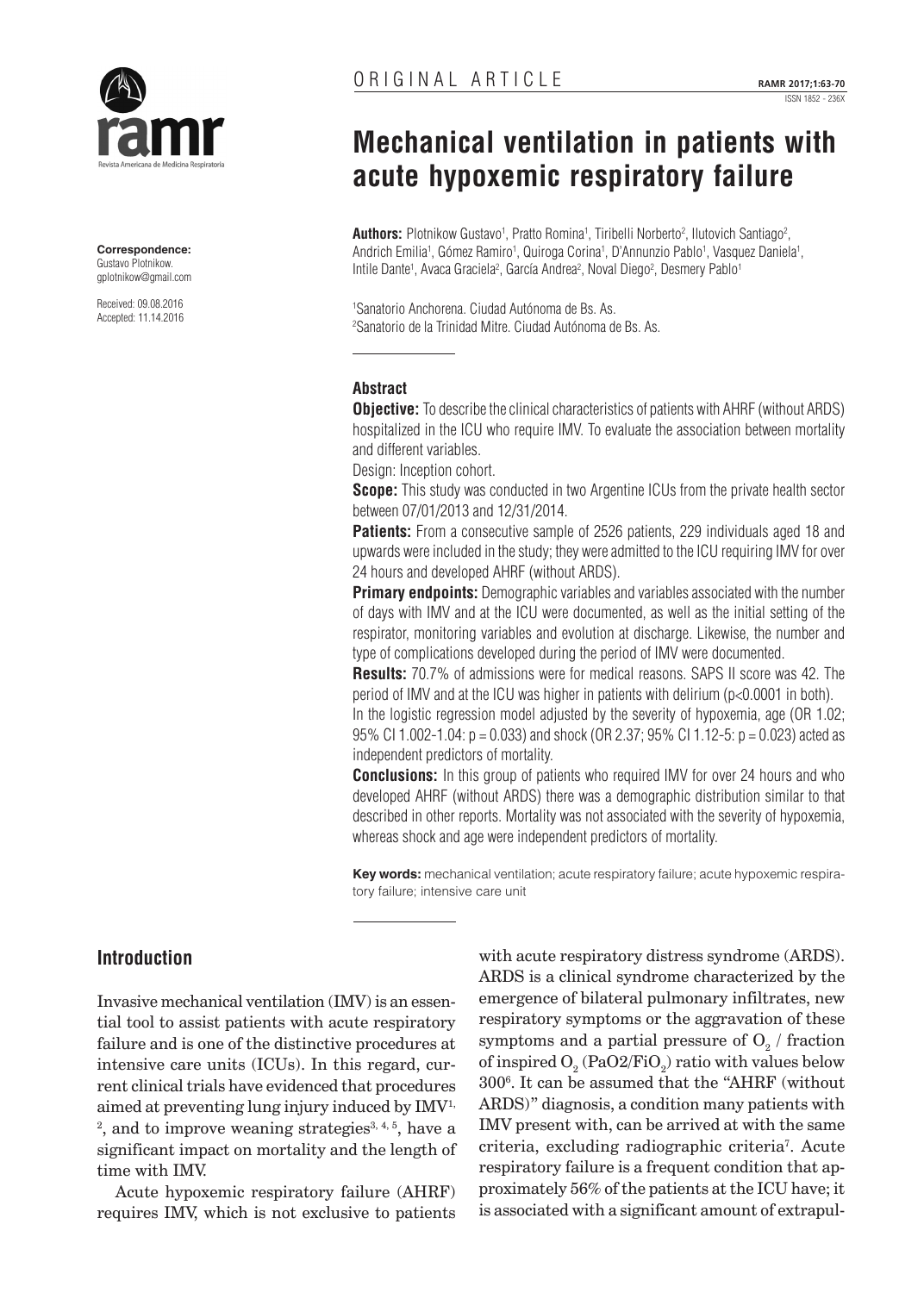monary factors and a high rate of mortality among critical patients<sup>8</sup>. However, the information linked to IMV implementation in patients with AHRF in our country is limited.

This study was created to describe the characteristics and clinical evolution of patients hospitalized at the ICU with AHRF (without ARDS) who require IMV and, at the same time, to evaluate the association between population mortality globally and by age groups according to the severity of hypoxemia, the length of time with IMV, the length of stay at the ICU, the reason for IMV, the number and type of complications presented, the driving pressure within the first 24 hours (DP24hs) and the evolution of the PaO<sub>2</sub>/FiO<sub>2</sub> ratio during the first 72 hours.

# **Materials and methods**

A retrospective case series study conducted in two health centers from Ciudad Autónoma de Bs. As. (two monovalent, referral ICUs from the private health sector with a total of 32 beds) between July  $1^{st}$ , 2013 and December 31<sup>st</sup>, 2014. For this study, AHRF was defined as the emergence of new respiratory symptoms 24 hours after starting IMV, or the aggravation of these symptoms,  $\mathrm{PaO}_2/\mathrm{FiO}_2$  ratio with values below 300, absence of new infiltrates in front chest X-rays and absence of echocardiographic evidence of left ventricular failure. All patients aged 18 and upwards who were admitted to the ICU during this period and who required IMV for over 24 hours and developed AHRF (without ARDS) were included.

Patients with incomplete daily monitoring records on ventilation and those who at the beginning of or during IMV developed ARDS were excluded.

– Once the first 24 hours of IMV had elapsed, the following variables were prospectively documented for each patient in a specially designed database: age, gender, severity s*core* during the first 24 hours after admission (*Simplified Acute Physiology Score II* [SAPS II]), type of admission to de ICU, reason for IMV, length of time with IMV, length of stay at the ICU, evolution at discharge (weaned "YES-NO" during ICU stay, survived "YES-NO"), initial setting variables of the respirator (tidal volume [TV] and positive end-expiratory pressure [PEEP]) and monitoring variables (DP24hs and  $\mathrm{PaO}_2/\mathrm{FiO}_2$  evolution during the first 72 hours). At the same time, the number and type of complications developed during the period of IMV were documented in this datasheet, which were the following:

- Pulmonary thromboembolism (PTE) diagnosed by computed axial tomography angiography.
- Acute myocardial infarction (AMI) diagnosed by changes in the electrocardiogram and in cardiac enzymes (high-sensitivity troponin  $>15.6$  pg/mL).
- Cardiac arrest (CA). Asystole or atrial fibrillation with an effective response to cardiopulmonary resuscitation.
- ICU-acquired weakness (ICUAW), defined as a *Medical Research Council scale*<sup>9</sup> (MRC) value  $<$  38/60.
- ARDS development defined according to the Berlin definition<sup>6</sup>.
- Barotrauma, defined as the presence of pneumothorax in the front chest X-ray.
- Multiple organ dysfunction<sup>10</sup> (MOD), defined as the presence of two or more of the following:
	- a. Respiratory dysfunction: PaO<sub>2</sub>FiO<sub>2</sub> ratio ≤ 400.
	- b. Hematological dysfunction: Platelets (platelet  $\text{count/mm}^3$ )  $\leq 150000$ .
	- c. Liver dysfunction: Bilirubin (mg/dL) between 1.2-1.6.
	- d. Cardiac dysfunction: mean blood pressure  $< 70$ mm $Hg$ .
	- e. Neurological dysfunction: *Glasgow coma scale* between ≤14.
	- f. Renal dysfunction: Creatinine  $(mg/dL) \geq 1.2$ .
- Unprogrammed extubation.
- Delirium was defined by positive scores using the *Confusion Assessment Method for the ICU*  $(CAM-ICU)^{11}$ .
- Shock: mean blood pressure <70mmHg despite of adequate fluid resuscitation, with perfusion alterations that can include lactic acidosis, oliguria or acute altered mental status, but that are not necessarily limited to these<sup>12</sup>.
- Severe renal failure, defined as those patients who required dialysis.
- Ventilator-associated pneumonia (VAP), defined as the presence of a new infiltrate in front X-rays, fever, increased level of leukocytes, changes in the characteristics of secretions, and bacterial culture of tracheal aspirate  $>10^5$  CFU<sup>13</sup>.

Continuous data are presented as mean and standard deviation (SD), or as median and interquartile range [IQR<sub>25-75</sub>], depending on their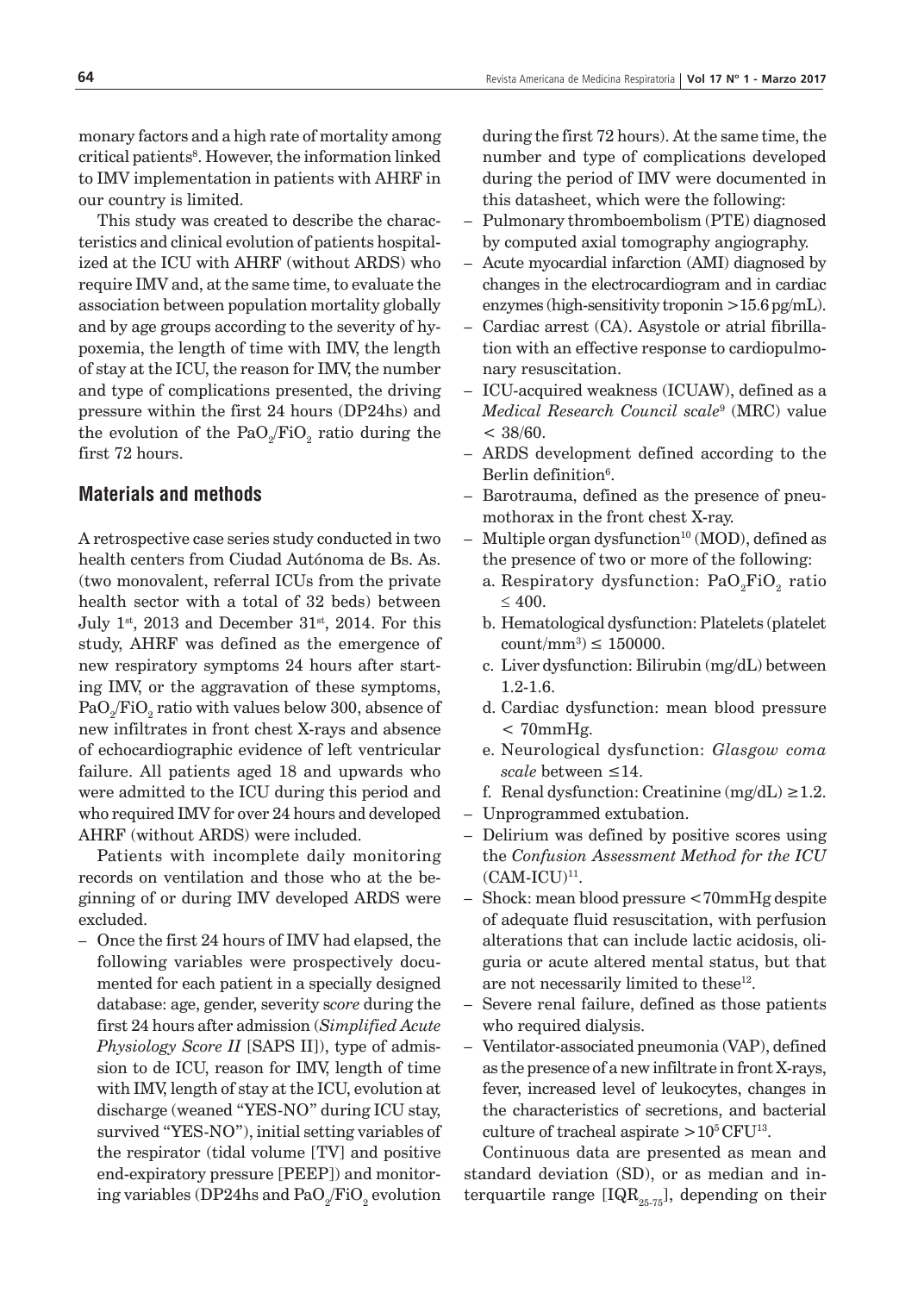frequency distribution. Categorical data are presented as absolute values and/or percentages. The association between potential risk factors and outcome variables was assessed using the chi-square test, the Kruskal-Wallis test or the Mann-Whitney test. Factors linked to severity were included in a logistic regression model using mortality as an outcome variable. The power of association was presented as Odds Ratio and 95% Confidence Interval. For the analysis, the sample was classified into 3 severity groups according to the  $\mathrm{PaO}_2/$  ${\rm FiO}_2^{}$  ratio from the first  $24$  hours (severe:  ${\rm PaO}_2^{}/\,$  $\text{FiO}_2 \le 100$ ; moderate:  $\text{PaO}_2/\text{FiO}_2 > 100$  and  $\le 200$ and mild:  $\text{PaO}_2/\text{FiO}_2 > 200$  and  $\leq 300$ ). A p  $< 0.05$ value was considered significant. For the statistical analysis we used IBM's SPSS software 20.0.

*Ethical considerations:* the study was approved by the teaching and research committee from both institutions and informed consent forms were not required since it was a retrospective study of data prospectively collected at the ICU as part of the daily management of patients. In any case, patient data was codified in order to achieve anonymity.

#### **Results**

Out of the 2526 patients admitted to the participating ICUs during the study period, 229 were included (see algorithm 1) for analysis: 58.1% (n=133) were males, with an average age of 62.8 ( $\pm$ 18.2) years, and 70.7%  $(n=162)$  of the admissions were for medical reasons. Median SAPS II score

The initial setting for IMV was with a 7.79 [7- 8] ml/kg TV and with a PEEP of 7 [5-8] cmH<sub>2</sub>O. After 24 hours of starting IMV, the DP24hs was 12 [10-15] cmH<sub>2</sub>O and the PaO<sub>2</sub>/FiO<sub>2</sub> ratio was 225 [187.4-261] (table 2).

From the patients included,  $61.6\%$  (n = 141) could be weaned,  $14.8\%$  (n = 34) required reintubation and  $22.7\%$  (n = 52) required a tracheostomy. Mortality at the ICU was  $36.7\%$  (n = 84) (figure 1).

Age (60  $\pm$  18 vs. 67  $\pm$  18; p = 0,002), SAPS II  $(39 [26-53] \text{ vs. } 49 [37-61]; p < 0,0001)$  and DP24hs  $(12 [9, 9-14, 5]$  vs.  $13 [11-16]$ ;  $p < 0.02$ ) were higher in deceased patients than in survivors.

 $81\%$  (n = 185) of the patients had at least one complication (table 3), delirium being the most frequent one  $(45.9\%; n = 105)$ .

An univariate analysis was conducted to assess the connection between the development of complications and mortality in the ICU. In this analysis, the variables associated with mortality were: multiple organ dysfunction  $(p = 0.05)$ , cardiac arrest ( $p = 0.006$ ), and shock ( $p < 0.0001$ ).

In patients with delirium, the period of IMV and the stay at the ICU were longer (10 [6-16] vs. 5 [2- 14] and 18 [12-30] vs. 9 [4-18] days respectively, p < 0.0001 for both) than in those who did not develop it (Figure 2).



**Algorithm 1.** patient flow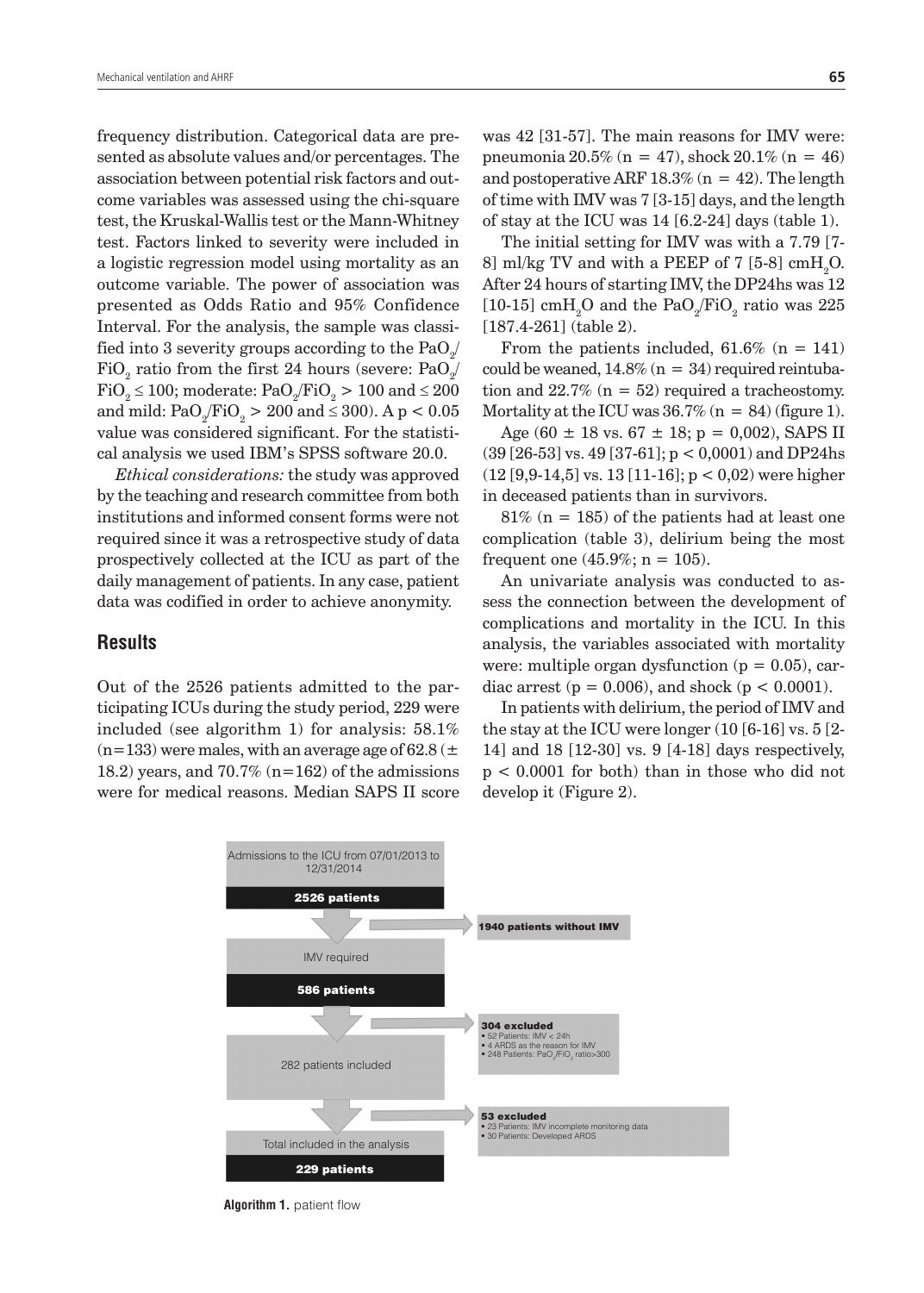| Variables¶               | $n = 229$      | Survivors      |                  |
|--------------------------|----------------|----------------|------------------|
|                          |                | Yes (n = 145)  | No ( $n = 84$ )  |
| Age                      | 62.8(18.2)     | $60.2(17.8)$ * | $67.3(18)$ *     |
| Gender F/M (%)           | 41.9/58.1      | 42.7 / 57.3    | 40.4 / 59.6      |
| <b>SAPS II</b>           | 42 [31-57]     | 39 [26-52.2]*  | 49 (37-61)*      |
| <b>SAPS II Mort Risk</b> | 28.5 [11.6-64] | 22.9 [7.2-53]  | 43.7 (19.6-70.2) |
| Clinical admissions (%)  | 70.7           | 64.8           | 80.9             |
| Surgical admissions (%)  | 29.3           | 35.2           | 19.1             |
| Reason for IMV (%):      |                |                |                  |
| Pneumonia                | 20.5           | 20.6           | 17.8             |
| Postoperative ARF        | 18.3           | 20             | 13               |
| S/Non-S coma             | 16.2           | 18.6           | 11.9             |
| Shock                    | 20.1           | 15.8           | 25               |
| COPD exacerbation        | 5.7            | 4.1            | 8.3              |
| Cardiac arrest           | 6.1            | 4.1            | 7.1              |
| Others reasons           | 13.1           | 16.5           | 16.6             |
| Days with IMV            | $7$ [3-15]     | $7$ [3-15.2]   | $7.5$ [3-14.2]   |
| Stay at the ICU (days)   | 14 [6.25-24]   | 15 [9-25]      | 12 [4-19]        |

TABLE 1. Demographic and severity characteristics of the 229 patients

¶Data presented as average (±DS), median [IQR25-75] or percentage, as appropriate. F: females; M: males; SAPS II: Simplified Acute Physiology Score II; S/Non-S coma: structural / non-structural coma; Days with IMV: Days with invasive mechanical ventilation. \*p<0.05

TABLE 2. Ventilatory and monitoring variables of the 229 patients

| Variables¶                                                                                           | Total of patients<br>$n = 229$         | Survivors<br>$(n = 145)$               | Non-survivors<br>$(n = 84)$              |
|------------------------------------------------------------------------------------------------------|----------------------------------------|----------------------------------------|------------------------------------------|
| Initial TV (ml/kg)                                                                                   | $7.7$ [7-8]                            | $7.7$ [7-8]                            | $7.8$ [7-8]                              |
| Initial PEEP (cmH <sub>2</sub> O)                                                                    | $7[5-8]$                               | $7[5-8]$                               | $7[5-8]$                                 |
| 24-hour PEEP (cmH <sub>2</sub> O)                                                                    | $8[6-10]$                              | $8[6-9.5]$                             | $8[6-10]$                                |
| Pplat (cmH <sub>2</sub> O)                                                                           | 20 [17-24]                             | 20 [17-23]                             | 20 [18-26]                               |
| DP24hs (cmH <sub>2</sub> O)                                                                          | $12$ [10-15]                           | 12 [9.9-14]*                           | $13$ [11-16]*                            |
| 24-hour PaO <sub>2</sub> /FiO <sub>2</sub> ratio<br>72-hour PaO <sub>2</sub> /FiO <sub>2</sub> ratio | 225 [187.4-261]<br>252.4 [204.7-325.5] | 225.5 [190-256,6]<br>257.5 [207.6-323] | 222.5 [180.6-275]<br>250.2 [195.5-332.5] |

¶Data presented as median [IQR25-75]. Initial TV: initial tidal volume; PEEP: positive end-expiratory pressure; Pplat: Plateau Pressure. \*p < 0.05



**Figure 1.** ICU evolution of the 229 patients.

When the sample was classified according to the severity of hypoxemia, differences were found in the settings of ventilation parameters; in the "mild" group, the initial TV was higher and the initial PEEP was lower compared to the other 2 groups (table 5). In the univariate analysis, there was a link between the days of IMV and the severity of hypoxemia ( $p = 0.013$ ); however, the stay at the ICU was similar (Table 4). The percentage of tracheostomized patients was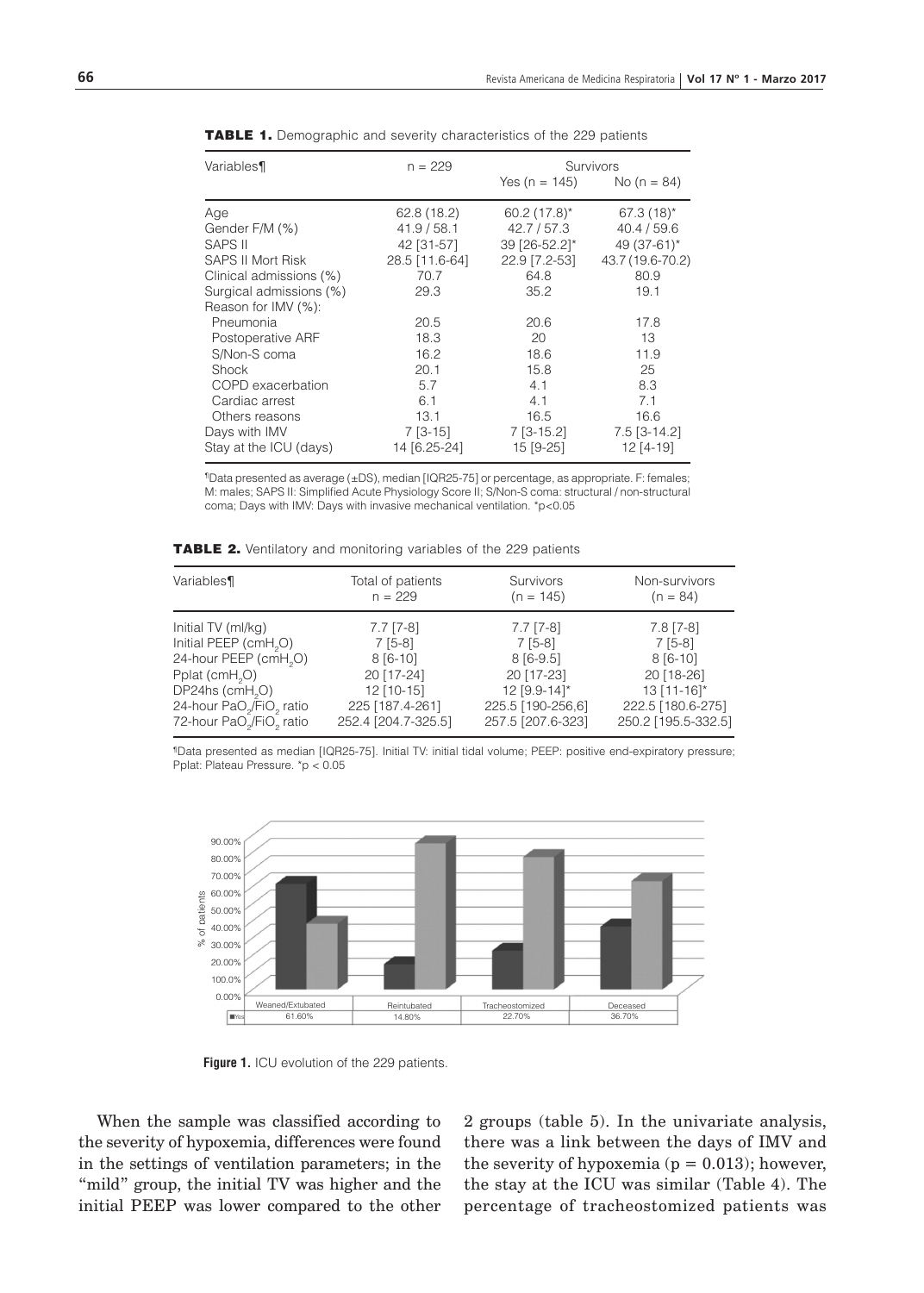| Complications       | Total ( $n = 229$ )<br>Count | Survivors ( $n = 145$ )<br>Count | Non-survivors ( $n = 84$ )<br>Count |
|---------------------|------------------------------|----------------------------------|-------------------------------------|
| Delirium            | 105                          | 77                               | 28                                  |
| Shock               | 76                           | 36                               | 40                                  |
| Sev. renal fail.    | 21                           | 10                               | 11                                  |
| <b>MOD</b>          | 13                           | 5                                | 8                                   |
| <b>VAP</b>          | 9                            | 6                                | 3                                   |
| Cardiac arrest      |                              |                                  | 6                                   |
| <b>ICUAW</b>        | 6                            | 5                                |                                     |
| Unprogr. EXTUB.     | 5                            | 4                                |                                     |
| <b>PE</b>           | 4                            | 3                                |                                     |
| <b>Barotrauma</b>   | 3                            | 2                                |                                     |
| AMI                 | $\overline{c}$               | $\overline{c}$                   |                                     |
| N° of complications | Count                        | Count                            | Count                               |
|                     | 42                           | 31                               | 11                                  |
|                     | 76                           | 47                               | 29                                  |
| 2                   | 62                           | 38                               | 24                                  |
| 3                   | 49                           | 29                               | 20                                  |

**TABLE 3.** Complications developed during the stay at the ICU of the 229 patients

Data presented as n (%). MOD: multiple organ dysfunction; VAP: ventilator-associated pneumonia; CA: cardiac arrest; ICUAW: ICU-acquired weakness; PE: pulmonary embolism; AMI: acute myocardial infarction.



**Figure 2.** Stay at the ICU and days of IMV in patients with delirium vs. patients without delirium.

higher in the "severe" group than in the other two groups (table 5).

In the logistic regression model adjusted by the severity of hypoxemia, with mortality at the ICU as an outcome variable, the age (OR 1.02; 95% CI 1.002-1.04: p=0.033) and shock (OR 2.37; 95% CI 1.12-5: p=0.023) acted as independent predictors of mortality (table 6).

### **Discussion**

According to the bibliography consulted, only a study by a Korean group led by Won-II Choi7 assessed mortality in patients who developed AHRF (without ARDS) during invasive ventilatory support, classifying the sample by the severity of hypoxemia. In this regard, this is the second study that assesses mortality in this group of patients.

The main findings of our bicentric study, which included 229 patients who required IMV for over 24 hours and who developed AHRF (without ARDS), were that mortality was not associated with the severity of hypoxemia, and that only shock and age were independent predictors of mortality.

In comparison to other studies that assessed the characteristics and evolution of critical patients who required IMV, the severity of the disease determined by the SAPS II score at admission, the gender distribution and the  $age^{14, 15}$  were similar. However, the median of the initial  $\mathrm{PaO}_2/\mathrm{FiO}_2$  ratio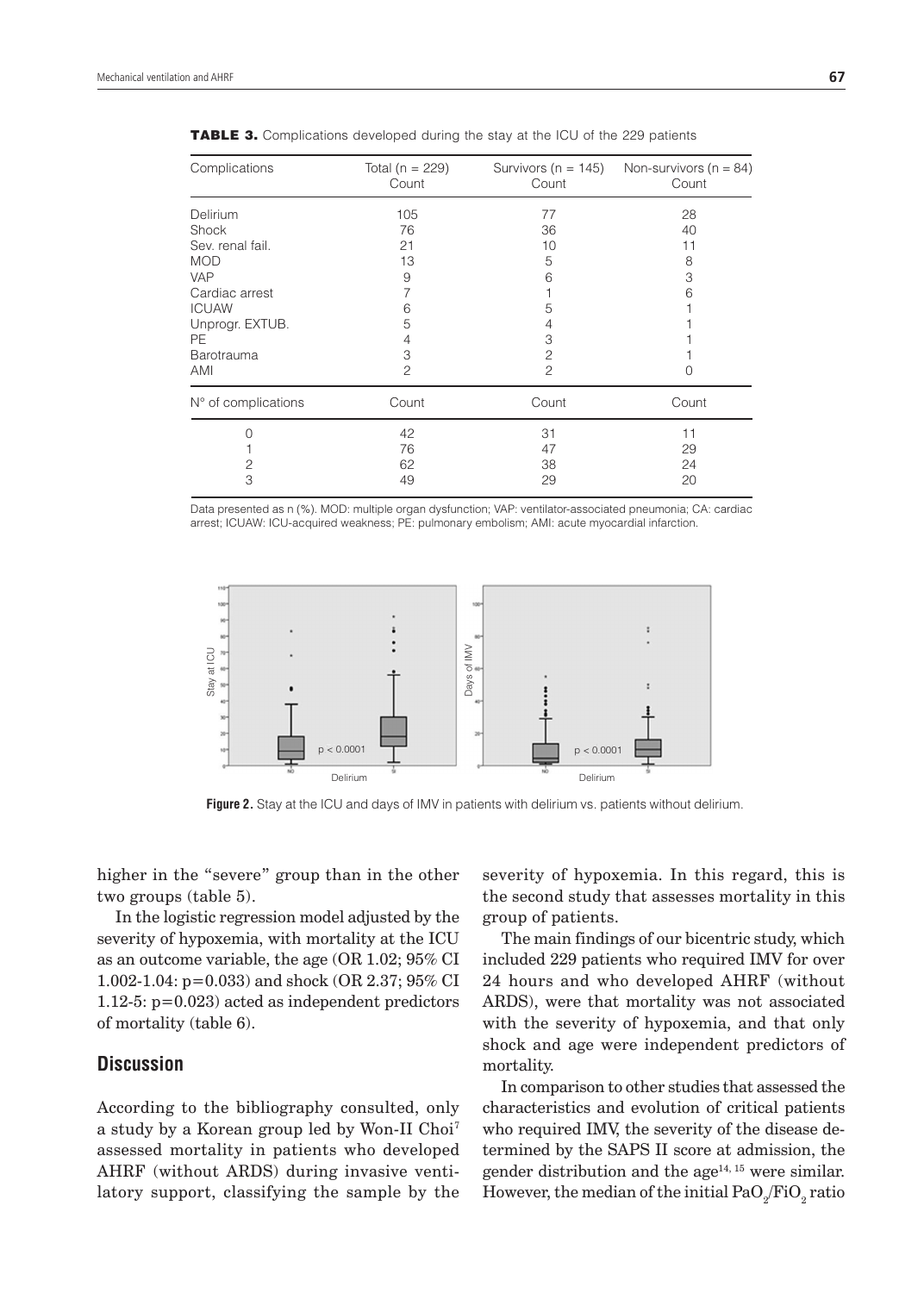| Variables¶                                                                                                                                                                                                                                                                            | Severe<br>$PaO$ <sub>/FiO</sub><br>ratio $\leq 100$<br>$(n = 8)$<br>Median [IQR25-75]                                         | Moderate<br>PaO <sub>2</sub> /FiO <sub>2</sub><br>ratio > 100 and $\leq$ 200<br>$(n = 73)$<br>Median [IQR25-75]                | Mild<br>PaO <sub>2</sub> /FiO <sub>2</sub><br>ratio > 200 and $\leq$ 300<br>$(n = 148)$<br>Median [IQR25-75]                 |                                                                                             |
|---------------------------------------------------------------------------------------------------------------------------------------------------------------------------------------------------------------------------------------------------------------------------------------|-------------------------------------------------------------------------------------------------------------------------------|--------------------------------------------------------------------------------------------------------------------------------|------------------------------------------------------------------------------------------------------------------------------|---------------------------------------------------------------------------------------------|
| Initial TV (ml/kg)<br>Initial PEEP (cmH <sub>2</sub> O)<br>Pplat (cmH <sub>2</sub> O)<br>24-hour PEEP (cmH <sub>2</sub> O)<br>DP 24hs $(cmH2O)$<br>24-hour PaO <sub>2</sub> /FiO <sub>2</sub> ratio<br>72-hour PaO <sub>2</sub> /FiO <sub>2</sub> ratio<br>Days of IMV<br>Stay at ICU | $7$ [7-8]<br>$8[5-8]$<br>20 [17-28]<br>$12 [8-12]$<br>13 [9.4-19.8]<br>71 [60-86]<br>103 [86-177]<br>24 [13-40]<br>26 [15-41] | $7$ [7-8]<br>$7[5-8]$<br>20 [17-23]<br>$8[6-10]$<br>13 [10-15.5]<br>172 [153-190]<br>217 [189-285]<br>$8[4-17]$<br>$15$ [7-26] | $8[7-8]$<br>$5[5-6]$<br>20 [18-24]<br>$8[6-10]$<br>$12$ [10-15]<br>253 [227-278]<br>289 [238-337]<br>$7 [3-13]$<br>13 [6-22] | $0.037*$<br>$0.021*$<br>0.969<br>0.219<br>0.746<br>< 0.0001<br>< 0.0001<br>$0.013*$<br>0.13 |

**TABLE 4.** Ventilatory and monitoring variables, classified by the severity of hypoxemia

¶Data presented as median [IQR25-75]. Initial TV: initial tidal volume; PEEP: positive end-expiratory pressure; Pplat: Plateau Pressure; DP24hs: 24-hour driving pressure; Days of IMV: Days of invasive mechanical ventilation; Stay at ICU: Stay at the Intensive Care Unit. \*p = 0.037 for a PaO<sub>2</sub>/FiO<sub>2</sub> ratio >200 and ≤ 300 regarding a PaO<sub>2</sub>/FiO<sub>2</sub> ratio >100 and ≤ 200, and a PaO<sub>2</sub>/FiO<sub>2</sub> ratio ≤100. #p = 0.013 for a PaO<sub>2</sub>/FiO<sub>2</sub> ratio ≤100 regarding a PaO<sub>2</sub>/FiO<sub>2</sub> ratio > 200 and ≤ 300 and a PaO<sub>2</sub>/FiO<sub>2</sub> ratio > 100 and ≤ 200.

TABLE 5. ICU evolution of the 229 patients classified by the severity of hypoxemia<sup>#</sup>

| Variable         | Severe<br>PaO <sub>2</sub> /FiO <sub>2</sub><br>ratio $\leq 100$<br>$(n=8)$<br>$n (\%)$ | Moderate<br>PaO <sub>2</sub> /FiO <sub>2</sub> ratio<br>$> 100$ and $\leq 200$<br>$(n = 73)$<br>$n (\%)$ | Mild<br>PaO <sub>2</sub> /FiO <sub>2</sub><br>ratio > 200 and $\leq$ 300<br>$(n = 148)$<br>$n (\%)$ | р        |
|------------------|-----------------------------------------------------------------------------------------|----------------------------------------------------------------------------------------------------------|-----------------------------------------------------------------------------------------------------|----------|
| Weaned/Extubated | 2(25)                                                                                   | 44 (60.2)                                                                                                | 95(64.1)                                                                                            | 0.082    |
| Reintubated      | 2(25)                                                                                   | 14(19.1)                                                                                                 | 18(12.1)                                                                                            | 0.587    |
| Tracheostomized  | 5(62.5)                                                                                 | 20(27.3)                                                                                                 | 27(18.2)                                                                                            | $0.007*$ |
| Deceased         | 2(25)                                                                                   | 30(41)                                                                                                   | 52(35.1)                                                                                            | 0.539    |

#Variable contingency tables vs. degree of severity. Chi-square contrast test. \*p = 0.007 for a PaO<sub>2</sub>/FiO<sub>2</sub> ≤100 ratio regarding a PaO<sub>2</sub>/FiO<sub>2</sub> ratio > 200 and ≤ 300 and a PaO<sub>2</sub>/FiO<sub>2</sub> ratio > 100 and ≤ 200

TABLE 6. Multivariate analysis adjusted by the severity of hypoxemia for the association between severity and mortality variables in the 229 patients

| Variable                                                       | Severity and mortality<br>Logistic regression                                                                                                                                                                                                                                   | р                                                          |
|----------------------------------------------------------------|---------------------------------------------------------------------------------------------------------------------------------------------------------------------------------------------------------------------------------------------------------------------------------|------------------------------------------------------------|
| Age<br>SAPS II<br><b>MOD</b><br>Shock<br>DP24hs<br>Days of IMV | OR 1.02 (95% CI 1.002-1.04)<br>OR 1.015 (95% CI 0.992-1.037)<br>OR 3.752 (95% CI 0.976-14.41)<br>OR 2.372 (95% CI 1.125-5.004)<br>OR 1.086 (95% CI 0.992-1.19)<br>Delta PaO <sub>2</sub> /FiO <sub>2</sub> ratio OR 0.999 (95% CI 0.996-1.003)<br>OR 0.997 (95% CI 0.992-1.001) | 0.033<br>0.199<br>0.054<br>0.023<br>0.07<br>0.803<br>0.127 |

SAPS II: Simplified Acute Physiology Score II; DP24hs: 24-hour driving pressure; Delta PaO<sub>2</sub>/FiO<sub>2</sub> ratio: Differences between the 72-hour PaO<sub>2</sub>/ FiO<sub>2</sub> ratio and the 24-hour PaO<sub>2</sub>/FiO<sub>2</sub> ratio; Days of IMV: Days of invasive mechanical ventilation

in our study was higher<sup> $7, 15$ </sup>, which could be associated with the fact that both Esteban et al.<sup>14</sup> study and Tomicic et al.15 study included all patients with IMV, whereas our study only included those with AHRF (without ARDS), excluding patients with ARDS.

The reasons for IMV among our patients were similar to those in other epidemiological reports from Latin America<sup>15</sup>, with pneumonia and postoperative respiratory failure within the main indications for IMV. Likewise, the reasons for IMV described by the Korean group led by Won-II Choi<sup>7</sup> concurred with the ones described in this study, and the percentage of pneumonia was similar in both cases. The frequency of postoperative ARF as a reason for IMV was similar to that described by Esteban et al. in the year  $2010^{14}$ .

As for the initial ventilation setting variables, the selected TV was lower and the PEEP higher compared to Chile's epidemiological report, even when their sample only included patients with acute respiratory failure<sup>15</sup>. The PEEP selected for our patients was also higher to the one described in the group of patients with AHRF from the study by Won-II Choi<sup>7</sup>.

Even though temporary criteria is difficult to compare with other reports<sup>14, 15</sup>, both the length of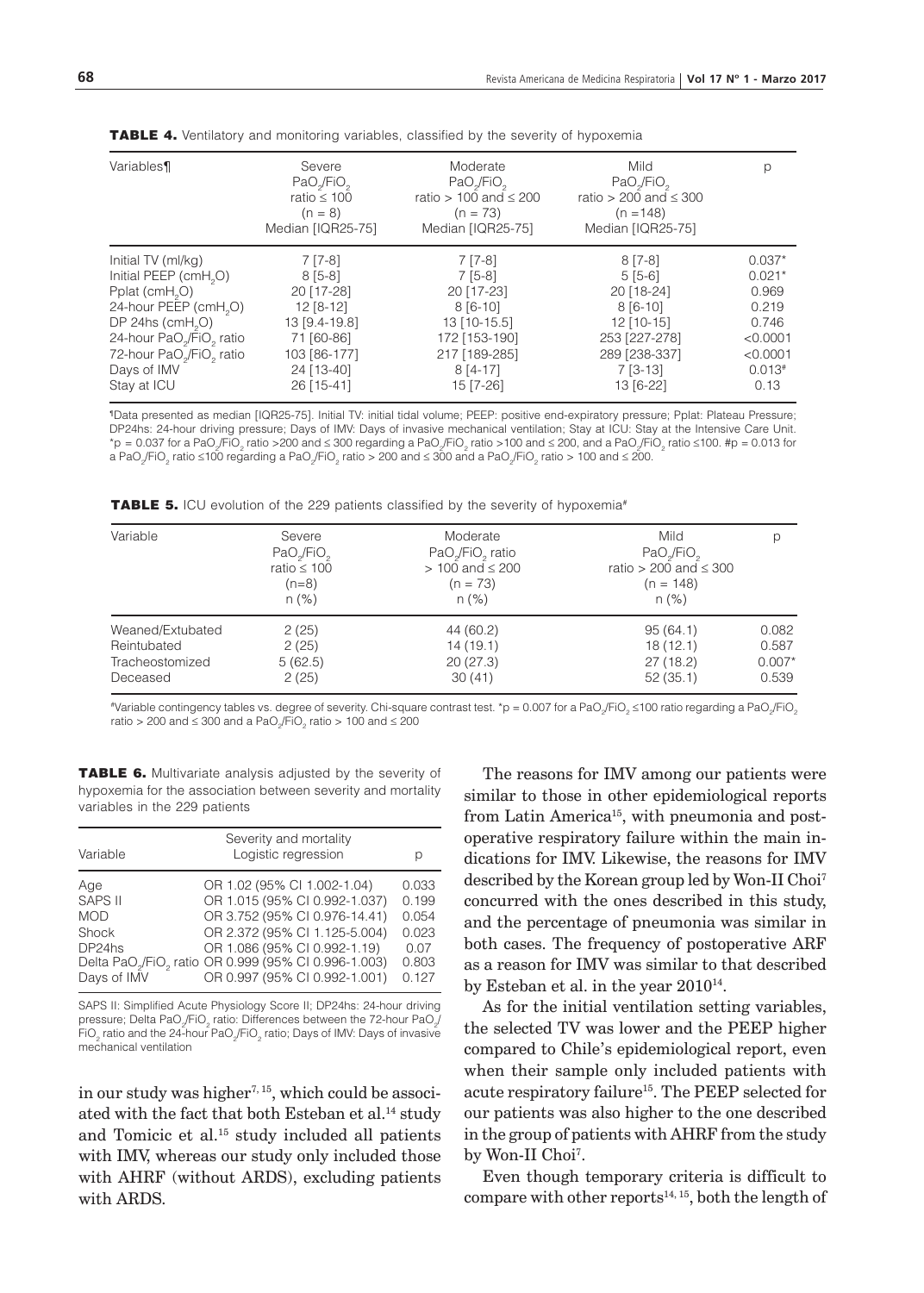time with IMV and the length of stay at the ICU were higher in our sample. Severity scores used in our study and in the Korean study were different (SAP II and SAPS III, respectively); therefore, it is impossible to determine if a potential higher severity at admission in our group could explain the longer length of time with IMV and at the ICU. On the other hand, ICUs from our study have an intermediate care unit, which certainly prolongs the stay of these type of patients at the closed unit, a situation that could be solved taking into account the hospital stay, although we do not have that information.

In patients with ARDS, the severity of hypoxemia determined by the Pa $O_2$ /Fi $O_2$  ratio at the beginning of IMV is associated with an increase in mortality<sup>16</sup>. In the study by Won-II Choi et al., mortality in patients who developed ARDS was compared to mortality in patients who developed AHRF without distress, and there were no significant differences between the groups, although there was a significant difference when the sample was classified by the severity of hypoxemia<sup>7</sup>. In our study, when we assessed the link between severity of hypoxemia and mortality, there were no differences in mortality between the moderate and mild groups, even excluding the severe group due to the reduced size of the sample. Moreover, severity of hypoxemia did not act as an independent predictor of mortality in the multivariate analysis. This finding could be associated with a higher level of hypoxemia reversibility in patients with AHRF (without ARDS) compared to patients with ARDS, with a lower temporary exposure to hypoxemia levels that would determine multiple organ dysfunction. On the other hand, in two-thirds of the patients the causes of AHRF (without ARDS) were extrapulmonary, and in only 20% of the patients AHRF emerged in the context of pneumonia; this could be associated with a quicker resolution of hypoxemia, which has a better prognosis.

Mortality risk factors in patients with ARDS have been extensively analyzed<sup>17</sup>; however, mortality risk factors in patients with AHRF and without ARDS were analyzed in only one study<sup>7</sup>, which found thrombocytopenia acted as a predictor variable. In our study, age and shock acted as independent predictor variables of mortality in patients with AHRF (without ARDS). While it is easy to associate mortality with age and, additionally, evidence supports that patients with ARDS are

older and have more complications than patients without  $ARDS^{7,17}$ , in our study, age was higher among the patients who died, and at the same time it was higher than the age usually described in populations with ARDS<sup>17</sup>. The presence of shock could affect patient mortality, for instance, if it was linked to multiple organ dysfunction caused by the shock itself.

The length of time with IMV in AHRF could be associated with the severity of hypoxemia. While this could be expected in patients with ARDS18, this finding was not described in populations with AHRF (without ARDS). We found that the length of time with IMV in the severe hypoxemia group was longer in comparison with the other two groups.

A study of patients with ARDS was recently published in the New England Journal of Medicine. In this study, the authors concluded that the use of a protective ventilation strategy associated with a lower DP24 hs provided increased chances of survival<sup>19</sup>. Even though our study population is characterized by the presence of AHRF (without ARDS), DP24 hs was higher in the group of deceased patients, with a median of  $13\,\mathrm{cmH}_2\mathrm{O},$  where  $25\%$  of them had a DP24 hs  $\geq 16\mathrm{cm} \mathrm{H}_2\mathrm{O}.$  Therefore, DP24 hs could also be used in the group of patients with AHRF (without ARDS) as a prognostic marker, although this would require performing a study specifically designed to that end.

In the subgroup of patients who developed delirium as a complication, the length of time with IMV and at the ICU was longer. This finding is similar to the descriptions in other international publications in reference to the development of delirium20, 21.

Among the limitations of this study, we can point out the possibility of data loss, or data inaccuracy, associated with the type of design (retrospective). However, we have a systematic and prospective database that included all patients receiving ventilation for over 24 hours. Data loading was performed by highly trained staff, which could minimize this limitation to a certain extent. As for the generalization of the findings, two private centers from the City of Buenos Aires were included, so it might not be suitable to generalize the findings in other populations of patients, although the sample was sufficiently heterogeneous regarding the reasons for admission so that conclusions could be extensive. Lastly, although there could